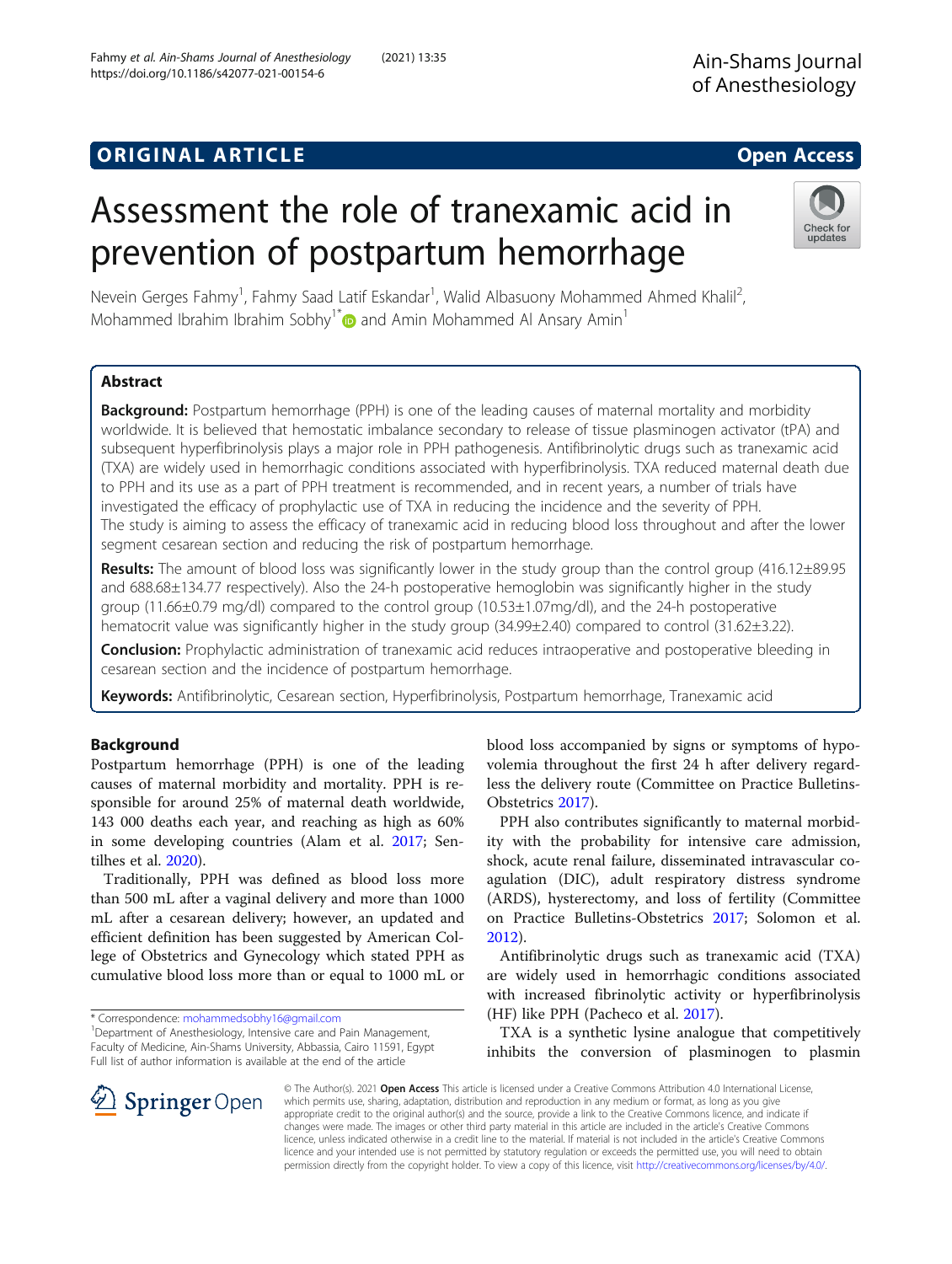preventing the proteolytic action of plasmin on fibrin threads resulting in inhibition of fibrinolysis and stabilizing existing blood clots, thus reducing the risk of hemorrhage (Pabinger et al. [2017\)](#page-7-0).

TXA has been found to reduce intra- and postoperative bleeding like open-heart surgeries, scoliosis correction surgery, liver transplantation, prostatectomy, arthroplasty, and urinary tract surgeries (Pabinger et al. [2017\)](#page-7-0).

The use of TXA has been proven beneficial in trauma patients reducing the risk of hemorrhage and the need for blood transfusion when used within 3 h of injury (Roberts et al. [2013](#page-7-0)).

Detailed guidelines have suggested the use of uterotonic drugs in obstetric interventions. In contrast, hemostatic drugs are not routinely used as a first-line intervention in PPH (Neb et al. [2017](#page-7-0)).

Our study target was to assess tranexamic acid efficacy in reducing blood loss during and after lower segment cesarean section and reducing the risk of postpartum hemorrhage.

#### Methods

After institutional ethical approval, number FMASU M D 95/2018, this randomized prospective controlled study was carried out in [Ain Shams University Educational Hospitals] during the period from March 2018 till March 2019 and was conducted on total 100 pregnant women with one previous cesarean section (para1-CS) who were randomly assigned into two groups 50 pregnant women each and subjected to elective cesarean section under spinal anesthesia.

The study group included 50 pregnant women who received 2 g of tranexamic acid (TXA) with the induction of spinal anesthesia plus 10 I.U. oxytocin with the delivery of the baby; the control group received only 10 I.U. oxytocin. Both groups were compared regarding amount of blood loss which was calculated mathematically.

#### Inclusion criteria

Singleton pregnancy, P1-CS (previous one section after failed consent for trial of labor after CS), age from 18 to 39 years old at time of consent, term  $\geq$  37 weeks of gestation, elective CS, spinal anesthesia, and written informed consent.

### Exclusion criteria

Failed spinal anesthesia (more than 2 attempts), multiple pregnancy, grand multipara, placenta previa, abruptio placentae, polyhydraminos, fever, rupture of membranes, patients on anticoagulants or antiplatelets, eclampsia or pre-eclampsia in current pregnancy, history of cardiovascular diseases as ischemic heart

disease or myocardial infarction, repaired or unrepaired congenital heart disease, unstable arrhythmia or congestive heart failure, or the patient had a contraindication to TXA administration as history of venous thromboembolism, active thromboembolic disease, thrombophilia (e.g., protein C deficiency), allergy to TXA, pre-existing hematuria, or history of renal insufficiency.

Thorough history was taken from all patients with meticulous examination (general and obstetric) and full preoperative investigations (Rh typing, complete blood count, activated partial thromboplastin time, prothrombin time and concentration, liver and kidney function tests) done

All patients were kept fasting 8 h preoperative, in induction room, a wide bore IV cannula G18 was inserted and monitors were attached "pulse oximetry, electrocardiogram, and non-invasive arterial blood pressure". All patients were continuously monitored all through the cesarean section. Routine preoperative fluid preload was given in the form of 1 l of ringer solution over 30 min.

In case of failed spinal anesthesia and general anesthesia was used instead, the patient was excluded from the study.

- Group A (study group) included  $(50)$  pregnant women who received 2 g of tranexamic acid (20 ml in volume) that was diluted in 50 ml normal saline solution 0.9% (70 ml volume) as slow iv infusion with induction of spinal anesthesia. 10 I.U. of oxytocin were given immediately after delivery of the baby.
- Group B (control group) included  $(50)$  pregnant women who received 20 ml of saline solution 0.9% that was diluted in 50 ml normal saline 0.9% (70 ml volume) with induction of spinal anesthesia and 10 I.U. of oxytocin immediately after delivery of the baby.

The primary outcome of our study is the amount of blood loss during and after CS, which was estimated by calculating the blood loss using standard equations by using preoperative and 24-h postoperative hematocrit value as follows (Butterworth et al. [2013\)](#page-6-0):

- 1. Estimate blood volume for women 65 ml/kg.
- 2. Estimate the red blood cell volume (RBCV) at the preoperative hematocrit (RBCVpreop).
- 3. Estimate RBCV at the postoperative hematocrit (RBCVpostop), assuming normal blood volume is maintained.
- 4. Calculate the RBCV lost: RBCVlost = RBCVpreop − RBCVpostop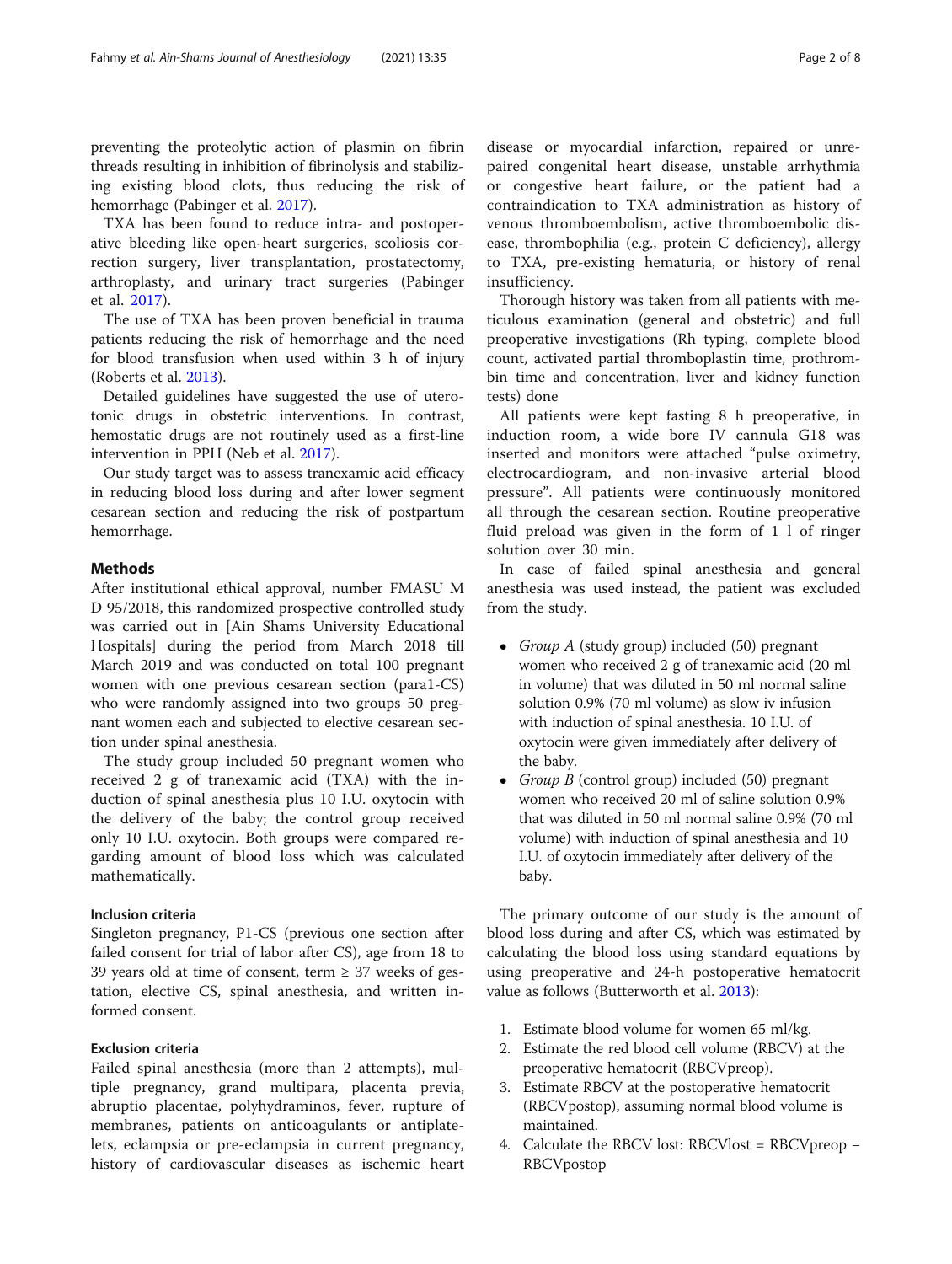5. Blood loss = RBCV lost  $\times$  3.

The secondary outcome measures were vital signs (heart rate, blood pressure, respiratory rate) in preoperative period and at 2, 6, and 24 h postoperatively. Any complications that could be reported such as nausea, vomiting, and hypotension were recorded.

#### Randomization

Randomization was generated using a computergenerated, random sequence; 100 syringes 20 ml in volume were formed and numbered from 1 to 100 containing either the drug (TXA) or placebo by third operator. All syringes were identically labeled, with the study number being the only discriminating feature between them. This guaranteed the woman's safety and the blinding of all participants, including obstetric staff.

#### Statistical analysis

Data were collected, revised, coded, and entered to Med-Calc software (ver. 19.1.0; MedCalc Software, Ostend, Belgium), and the statistical package for social sciences, version 25.0 (SPSS Inc., Chicago, IL, USA). The quantitative data were presented as mean, standard deviations, and ranges. Also, qualitative variables were presented as number and percentages.

The following tests were done:

- $\bullet$  Independent-samples *t*-test of significance was used when comparing between two means.
- Chi-square  $(\chi^2)$  test of significance was used in order to compare proportions between qualitative parameters.
- The confidence interval was set to 95% and the margin of error accepted was set to 5%. So, the pvalue was considered significant as the following:
- Probability  $(P$ -value)
- P-value  $\leq 0.05$  was considered significant.
- P-value ≤0.001 was considered as highly significant.
- P-value  $>0.05$  was considered insignificant.

#### Sample size

Using PASS program version 15, setting alpha error at 5% and power at 90%, result from previous study by Salem et al. (Salem et al. [2016](#page-7-0)) showed that the incidence of postpartum hemorrhage among tranexamic group was 24.9% and among placebo group 59%; based on this, the needed sample is 100 pregnant women each group is 50 participants.

#### Results

There is no statistically significant difference between the two groups regarding demographic data.

There was a statistically significant difference as regards blood loss between the two groups ( $p$ -value  $\lt$  0.00)1; the blood loss in study group (TXA) was less than the control group (416.12±89.95 and 688.68±134.77 respectively).

The mean drop in 24-h postoperative hematocrit and hemoglobin levels were significantly lower in the TXA group than in the control group. The 24-h postoperative hemoglobin was significantly higher in the study group (11.66±0.79 mg/dl) compared to the control group (10.53±1.07mg/dl), and the 24-h postoperative hematocrit value was significantly higher in the study group (34.99±2.40) compared to control (31.62±3.22).

The postoperative vital data including heart rate, blood pressure, and respiratory rate were more stable in study group than the control group.

And there was no statistically significant difference between groups regarding the incidence of complications

The results of the present study are demonstrated in Tables [1](#page-3-0), [2](#page-3-0), [3](#page-4-0), [4](#page-4-0), [5](#page-5-0), [6](#page-5-0), [7](#page-5-0), [8](#page-5-0), and [9](#page-5-0).

Table [1](#page-3-0) shows no statistically significant difference between the two groups regarding demographic data.

Table [2](#page-3-0) shows a statistically significant reduction in postoperative hemoglobin and hematocrit values of the control group compared to the study group.

Table [3](#page-4-0) shows a statistically significant reduction in RBCV of control group compared to study group.

Table [4](#page-4-0) shows a significantly lower blood loss in the study group compared to the control group and more lost RBCV in the control group compared to the study group.

Table [5](#page-5-0) shows a significantly lower HR values in study group compared to control group 2 h till 24h postoperative.

Table [6](#page-5-0) shows a significantly higher SBP values in the study group compared to the control group 2h till 24h postoperative.

Table [7](#page-5-0) shows a significantly higher DBP values in the study group compared to the control group 2h till 24h postoperative.

Table [8](#page-5-0) shows no statistically significant difference between groups regarding respiratory rate.

Table [9](#page-5-0) shows no statistically significant difference between groups regarding the incidence of complications.

#### **Discussion**

TXA is a potent antifibrinolytic agent that prevents binding of plasminogen and plasmin to fibrin molecules. TXA has been used for various medical and surgical situations to decrease bleeding and the need for blood transfusion (Pabinger et al. [2017](#page-7-0)).

The Clinical Randomization of an Antifibrinolytic in Significant Hemorrhage (CRASH-2) trial which enrolled around 20,000 patients with acute traumatic bleeding has shown that the early administration of TXA within 3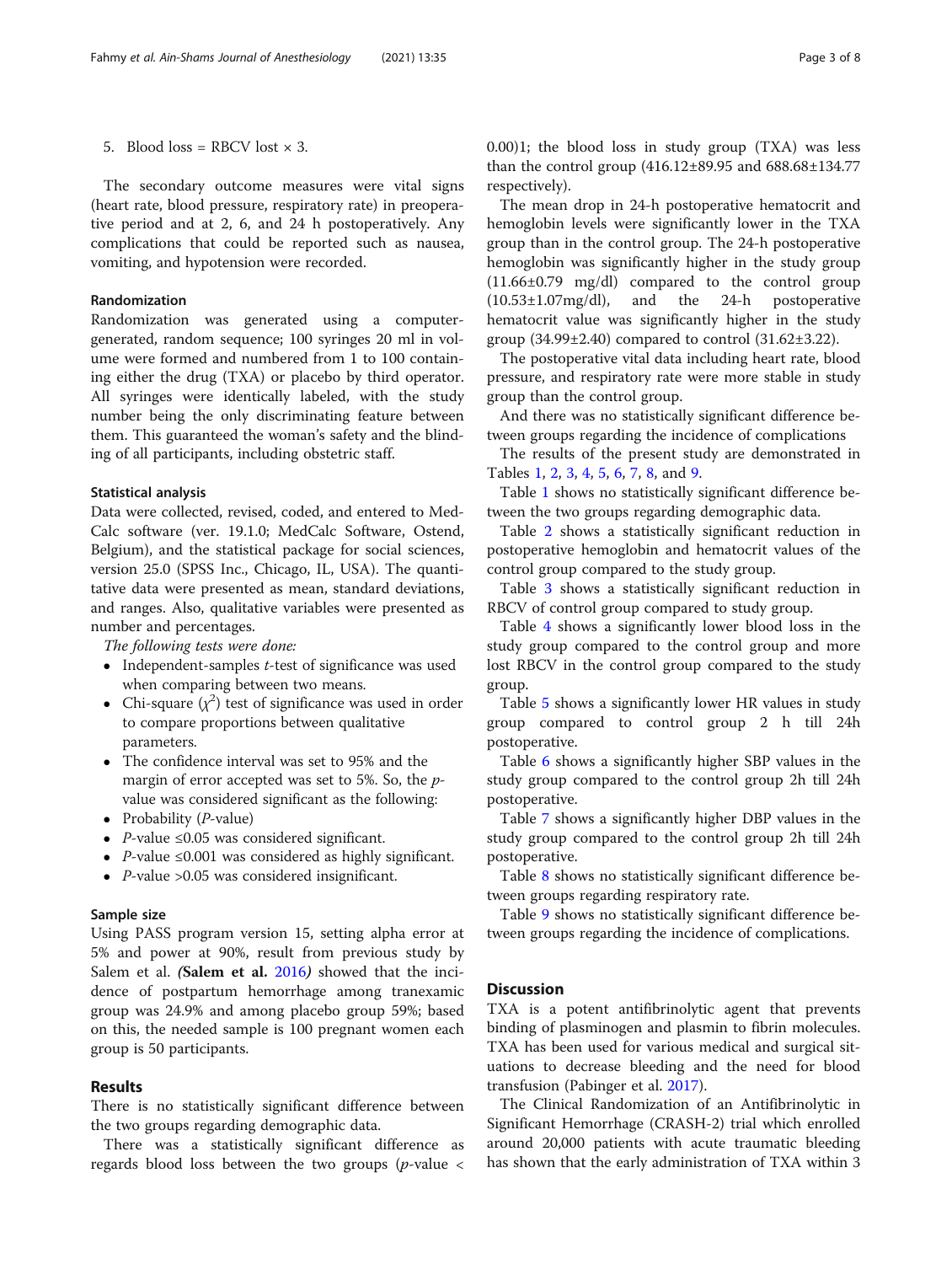| Demographic data | Study group "TXA" $(n=50)$ | Control group "placebo" (n=50) |       |  |
|------------------|----------------------------|--------------------------------|-------|--|
| Age (years)      |                            |                                |       |  |
| Mean $\pm$ SD    | $27.60 + 4.03$             | 26.88+4.55                     | 0.404 |  |
| Weight (kg)      |                            |                                |       |  |
| $Mean \pm SD$    | 71.28±6.15                 | 71.76±6.02                     | 0.694 |  |
|                  |                            |                                |       |  |

<span id="page-3-0"></span>

| <b>Table 1</b> Personal characteristics |
|-----------------------------------------|
|                                         |

h of injury significantly reduces mortality due to bleeding (Roberts et al. [2013\)](#page-7-0).

The World Maternal Antifibrinolytic (WOMAN) trial, which was conducted in patients with established PPH, showed similar results as (CRASH-2) trial in obstetrics context; they found that administration of TXA within 3 h of PPH for treatment purpose of hyperfibrinolysis decreases blood loss and mortality among bleeding patients (Shakur et al. [2017\)](#page-7-0).

In both trials, CRASH-2 and WOMAN, the administration of TXA beyond 3 h of trauma or delivery was associated with an increase in mortality compared to placebo (Lier et al. [2019](#page-6-0)).

Activation of fibrinolytic system has been demonstrated during the process of labor. Elevated levels of tissue plasminogen activator (tPA) and D-dimer are indicators of fibrinolysis activation (Ducloy-Bouthors et al. [2018\)](#page-6-0).

With placenta separation, there is a rapid reduction in fibrinogen level with fibrin threads production leading to

decrease plasminogen level which in turn stimulates the fibrinolytic system (Ducloy-Bouthors et al. [2018\)](#page-6-0).

The endothelium produces more tPA and expresses more thrombomodulin receptors which interact with thrombin that results from the activated coagulation system resulting in protein C activation (Pacheco et al. [2019\)](#page-7-0).

Protein C activation leads to inhibition of plasminogen activator inhibitor 1 (PAI-1) with unrestricted activity of tPA. The result is augmented fibrinolysis with rapid degradation of established fibrin clots. Therefore, the use of TXA seems to reduce the blood loss (Pacheco et al. [2019\)](#page-7-0).

In the event of severe PPH, shock-related tissue hypoxia, hypoperfusion, and acidosis can lead to the excessive release of tissue factor from damaged cells, which cause an imbalance between the coagulation and fibrinolytic systems and lead to a worse state of hyperfibrinolysis. Inhibition of hyperfibrinolysis by TXA restores the balance of the hemostatic system (Pabinger et al. [2017](#page-7-0)).

|               | Study group "TXA" (n=50) | Control group "placebo" (n=50) | P            |
|---------------|--------------------------|--------------------------------|--------------|
| Hb.           |                          |                                |              |
| Preoperative  |                          |                                |              |
| Range         | $10.1 - 13.7$            | $10.1 - 13.9$                  | 0.466        |
| Mean±SD       | 12.63±0.82               | 12.18±1.08                     |              |
| Postoperative |                          |                                |              |
| Range         | $9.5 - 12.8$             | $8.3 - 12.1$                   | $0.024*$     |
| Mean±SD       | 11.66±0.79               | $10.53 \pm 1.07$               |              |
| Reduction     |                          |                                |              |
| $Mean \pm SD$ | $0.97 \pm 0.27$          | $1.65 \pm 0.46$                | $< 0.001**$  |
|               |                          | <b>HCT</b>                     |              |
| Preoperative  |                          |                                |              |
| Range         | 29.9-41.3                | $30.1 - 41.9$                  | 0.215        |
| Mean±SD       | 37.96±2.55               | 36.49±3.22                     |              |
| Postoperative |                          |                                |              |
| Range         | $28.5 - 38.5$            | $25 - 36.4$                    | $< 0.001$ ** |
| Mean±SD       | 34.99±2.40               | 31.62±3.22                     |              |
| Reduction     |                          |                                |              |
| Mean±SD       | 2.97±0.83                | $4.87 \pm 1.36$                | $< 0.001$ ** |

Table 2 Hemoglobin (Hb) and hematocrit (HCT) level

\*p-value <0.05 S; \*\*p-value <0.001 HS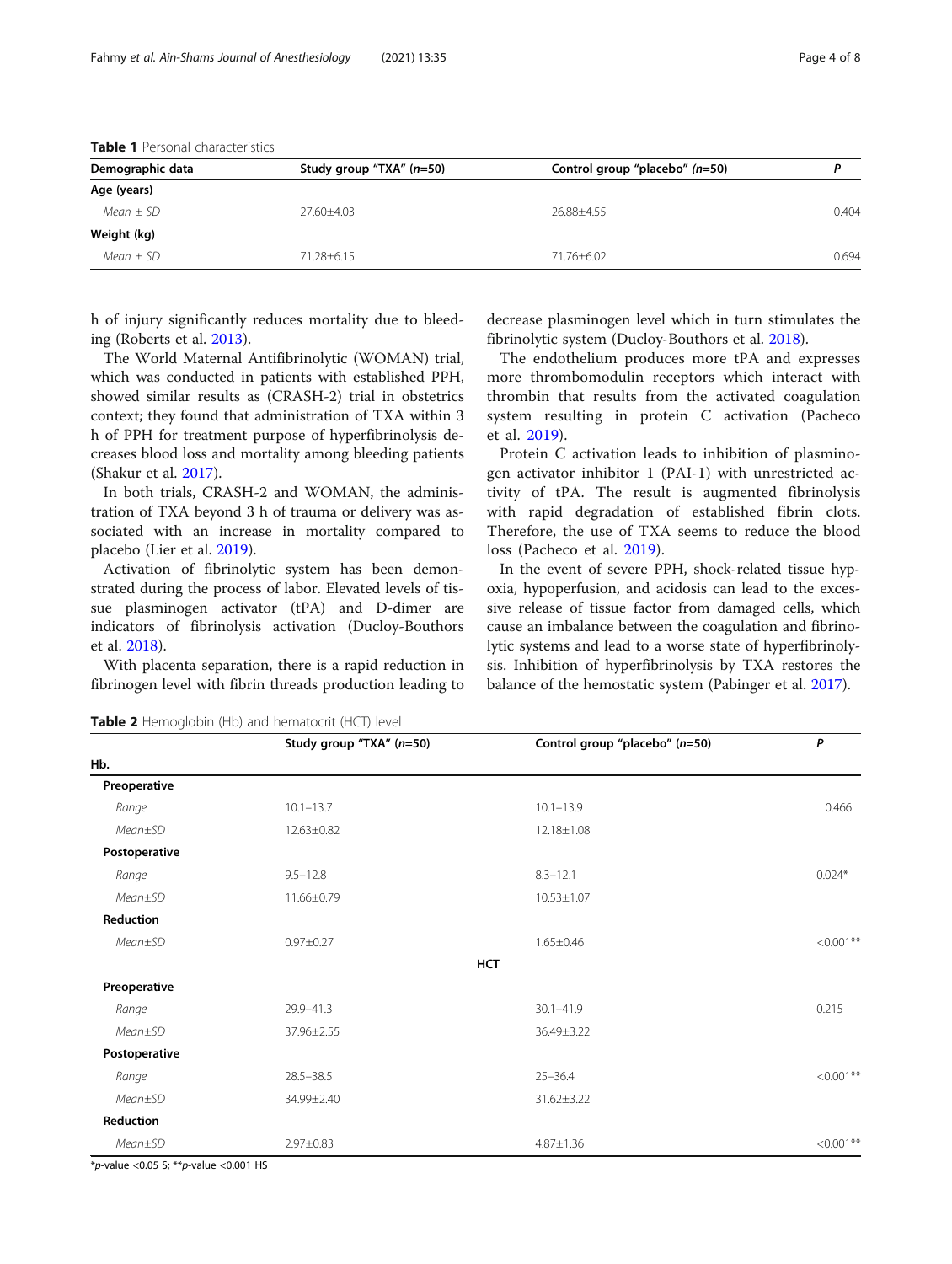| <b>RBCV</b>   | Study group "TXA" $(n=50)$ | Control group "placebo" (n=50) | Ρ            |
|---------------|----------------------------|--------------------------------|--------------|
| Preoperative  |                            |                                |              |
| Range         | 1391-2120                  | 1311-2095                      | 0.152        |
| $Mean \pm SD$ | 1764.08±189.62             | 1703.48+232.51                 |              |
| Postoperative |                            |                                |              |
| Range         | 1308-1976                  | 1073-1900                      | $0.005*$     |
| $Mean+SD$     | 1624.88±184.75             | 1478.40+223.51                 |              |
|               |                            | <b>Reduction</b>               |              |
| $Mean \pm SD$ | 139.20±38.98               | 225.08±63.02                   | $< 0.001$ ** |
|               |                            |                                |              |

<span id="page-4-0"></span>

| <b>Table 3</b> Red blood cell volume (RBCV) |  |  |  |  |  |
|---------------------------------------------|--|--|--|--|--|
|---------------------------------------------|--|--|--|--|--|

 $*_{p\text{-value}}$  <0.05 S;  $*_{p\text{-value}}$  <0.001 HS

Our study was conducted on 100 pregnant females enrolled for elective CS randomly divided into two groups; one group received a prophylactic 2 g of TXA with induction of anesthesia and 10 units of oxytocin after delivery of the baby while the control group received placebo and 10 units of oxytocin.

There was a statistically significant difference as regards blood loss between the two groups ( $p$ -value < 0.00)1; the blood loss in study group (TXA) was less than the control group (416.12±89.95 and 688.68±134.77 respectively). The mean drop in 24-h postoperative hematocrit and hemoglobin levels was significantly lower in the TXA group than in the control group. The 24-h postoperative hemoglobin was significantly higher in the study group (11.66±0.79 mg/dl) compared to the control group (10.53±1.07mg/dl), and the 24-h postoperative hematocrit value was significantly higher in the study group  $(34.99 \pm 2.40)$  compared to control  $(31.62 \pm 3.22)$ . Thus, TXA reduces intraoperative and postoperative bleeding.

Traditional methods for assessing blood loss during and after CS are actually not easy and inaccurate because blood is mixed with amniotic fluid in suction container. Estimating blood loss after CS by inspecting vaginal soaked towels or even weighing them is a subjective method; it tends to overestimate or underestimate blood loss (Kandappan and Anand [2016](#page-6-0)).

Our study estimated the blood loss mathematically using preoperative and 24-h postoperative hematocrit values. We chose this method as a quantitative objective measure for blood loss estimation.

Similar results postoperative of the current study were observed in a prospective randomized study by Kandappan and B. This study demonstrates that a single intravenous dose of TXA (15 mg/kg body weight) when given intraoperative significantly reduces the blood loss both during and after the lower segment cesarean section in multigravida pregnant females and its use was not associated with any serious side effects (Kandappan and Anand [2016](#page-6-0)). However, this study used subjective methods for blood loss estimation. Blood was collected via a suction catheter, the volume was weighed and soaked gauze and pads were also weighed using an electronic weighing machine.

Another prospective randomized trial supporting the results of our current study was carried by Xu et al. The study was conducted on 174 pregnant females undergoing CS. A dose of 10 mg/kg TXA was given to 88 pregnant females immediately before CS who were compared with 86 others who had placebo. The amount of blood loss from placental separation till 2 h postpartum was significantly reduced in the TXA group than in the control group. But the amount of blood loss was collected subjectively through a suction container, soaked gauze, wet pads, and sanitary towel (Xu et al. [2013](#page-7-0)).

Abdel-Aleem et al. pointed to similar results in their prospective randomized study comparing preoperative injection of 1 g of TXA in elective cesarean section; the

| <b>IMMIC</b> T LOJE INDEX GITG DIOOG TOJJ |                            |                                  |              |
|-------------------------------------------|----------------------------|----------------------------------|--------------|
|                                           | Study group "TXA" $(n=50)$ | Control group "placebo" $(n=50)$ |              |
| <b>Lost RBCV</b>                          |                            |                                  |              |
| Range                                     | $83 - 193$                 | $131 - 325$                      | $< 0.001$ ** |
| $Mean \pm SD$                             | 138.92±29.73               | 230.92±45.73                     |              |
| <b>Blood loss</b>                         |                            |                                  |              |
| Range                                     | 250-579                    | 393-975                          | $< 0.001$ ** |
| $Mean \pm SD$                             | 416.12±89.95               | 688.68±134.77                    |              |
|                                           |                            |                                  |              |

 $*$ *r*-value <0.001 HS

Table 4 Lost RRCV and blood loss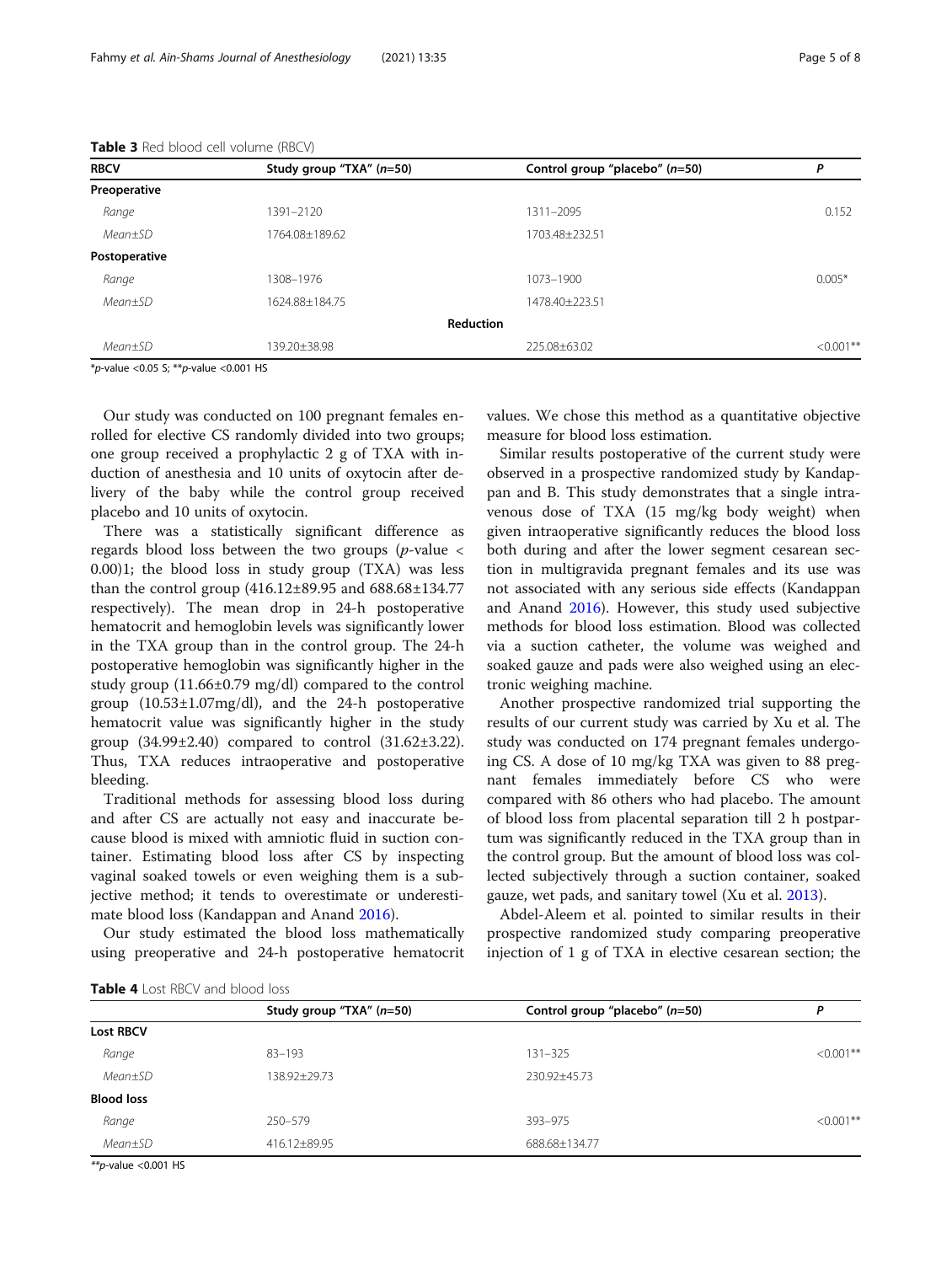| Heart rate         | Study group "TXA" (n=50) | Control group "placebo" $(n=50)$ |          |
|--------------------|--------------------------|----------------------------------|----------|
| Preoperative       | 87.55±5.87               | $86.52 \pm 5.05$                 | 0.201    |
| 2 h postoperative  | $97.85 \pm 6.18$         | $103.52 + 9.17$                  | $0.041*$ |
| 6 h postoperative  | 93.73±5.67               | $101.46 + 8.45$                  | $0.032*$ |
| 24 h postoperative | $90.64 \pm 3.30$         | $94.80 + 6.70$                   | $0.010*$ |

<span id="page-5-0"></span>Table 5 Heart rate in both groups through the procedure

 $p$ -value>0.05 NS; \*p-value <0.05 S

Table 6 Systolic blood pressure (mmHg) in both groups all through the procedure

| Systolic BP (mmHg) | Study group "TXA" $(n=50)$ | Control group "placebo" (n=50) | D        |
|--------------------|----------------------------|--------------------------------|----------|
| Preoperative       | 118.45±10.55               | 116.39±12.42                   | 0.126    |
| 2h postoperative   | 113.30+10.09               | 101.76±8.03                    | $0.046*$ |
| 6h postoperative   | $108.15 + 6.90$            | 93.28+4.64                     | $0.016*$ |
| 24h postoperative  | 119.48±5.20                | 98.54+4.84                     | $0.015*$ |

 $p$ -value >0.05 NS; \* $p$ -value <0.05 S

Table 7 Diastolic blood pressure (mmHg) in both groups all through the procedure

| Diastolic BP (mmHg) | Study group "TXA" $(n=50)$ | Control group "placebo" $(n=50)$ | D        |
|---------------------|----------------------------|----------------------------------|----------|
| Preoperative        | $81.27 + 5.34$             | 82.49+4.12                       | 0.229    |
| 2h postoperative    | 77.25±10.82                | $72.10 + 4.74$                   | $0.015*$ |
| 6h postoperative    | 72.10+4.74                 | 67.36+2.37                       | $0.011*$ |
| 24h postoperative   | 79.31+2.99                 | $72.72 + 1.85$                   | $0.010*$ |

 $p$ -value > 0.05 NS; \* $p$ -value < 0.05 S

#### Table 8 Respiratory rate in the two groups all through the procedure

| Respiratory rate  | Study group "TXA" (n=50) | Control group "placebo" $(n=50)$ |       |
|-------------------|--------------------------|----------------------------------|-------|
| Preoperative      | 16.89±2.04               | $16.35 \pm 2.22$                 | 0.144 |
| 2h postoperative  | $16.72 \pm 2.02$         | $16.18 \pm 2.20$                 | 0.156 |
| 6h postoperative  | $16.56 \pm 2.00$         | $16.02 + 2.18$                   | 0.180 |
| 24h postoperative | 15.89±1.92               | 15.38+2.09                       | 0.216 |

 $p$ -value >0.05 NS

## Table 9 Incidence of complications in the two groups

| <b>Complications</b> | Study group "TXA" (n=50) | Control group "placebo" (n=50) | D     |
|----------------------|--------------------------|--------------------------------|-------|
| Nausea               | 5 (10%)                  | 2(4%)                          | 0.433 |
| Vomiting             | 6(12%)                   | 3(6%)                          | 0.486 |
| Hypotension          | 2(4%)                    | $1(2\%)$                       | 0.786 |
| Hypersensitivity     | $0(0\%)$                 | $0(0\%)$                       | 1.000 |
| Bradycardia          | 4(8%)                    | 3(6%)                          | 0.839 |
|                      |                          |                                |       |

 $p$ -value >0.05 NS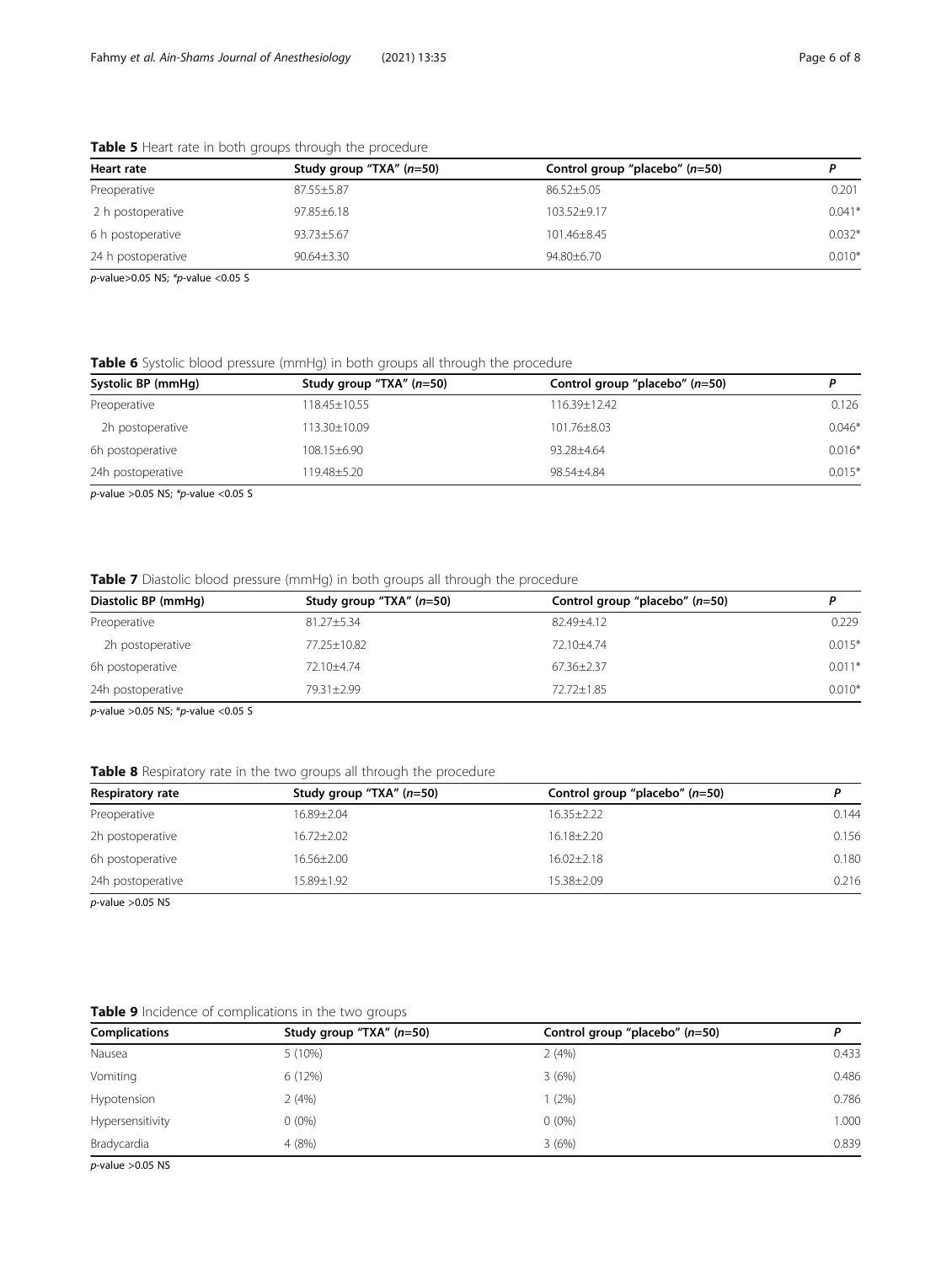<span id="page-6-0"></span>mean total blood loss was significantly lesser in the TXA group than the control group. However, they also used a subjective methods in collecting blood loss; the weight of dry towels was subtracted from the weight of wet towels, and the weight of blood was changed into volume using the formula considering that the blood is slightly denser than water so, volume of the blood  $=$ weigh  $\times$  0.9 (Abdel-Aleem et al. 2013).

In addition, another study was carried by Sentürk et al. on 223 pregnant females enrolled for cesarean section; half of them received 1 g of TXA versus the placebo group. Blood loss was determined, using the following formula, by measuring the wet and dry weights of the patient's pads and tampons.

Blood loss volume = wet weight of the pad or tampon − dry weight of the pad or tampon/1.05.

Sentürk et al. found that preoperative administration of TXA reduced the intraoperative and postoperative blood loss with no increase in thromboembolic side effects (Sentürk et al. [2013](#page-7-0)).

Our study showed only mild side effects of TXA like hypersensitivity, nausea, vomiting, and hypotension which were not statistically significant between the two groups.

#### Limitations

Our study has some limitations such as using of a fixed dose of tranexamic acid regardless the body weight (2 g TXA to all pregnant females in study group); our calculating method for blood loss did not discriminate between intraoperative and postoperative bleeding; also, it did not have enough power to assess the incidence of severe postpartum bleeding (more than 1000 ml of blood) or the incidence of serious complications as severe thromboembolic events, seizures, or the need for blood transfusion; however, previous studies have shown the safety of this drug for use in both pregnant and nonpregnant patients.

#### Conclusion

Prophylactic administration of tranexamic acid reduces intraoperative and postoperative bleeding in cesarean section and the incidence of postpartum hemorrhage.

#### Abbreviations

ARDS: Adult respiratory distress syndrome; ASA: American Society of Anesthesiology Physical Status Classification System; CS: Cesarean section; DBP: Diastolic blood pressure; DIC: Disseminated intravascular coagulation; Hb: Hemoglobin level; HCT: Hematocrit level; HF: Hyperfibrinolysis; PAI: Plasminogen activator inhibitor; PPH: Post-partum hemorrhage; Pvalue: Probability; RBCV: Red blood cell volume; RCT: Randomized controlled trial; SBP: Systolic blood pressure; SD: Standard deviation; SPSS: Statistical package for Social Science; tPA: Tissue plasminogen activator; TXA: Tranexamic acid

#### Acknowledgements

Not applicable.

#### Authors' contributions

NG designed the study, revised the literature, performed the analysis, followed up the patients, measured and calculated the blood loss, and wrote the manuscript. AM designed the study, performed the analysis, and wrote and critically revised the manuscript. FS revised the literature, performed the analysis, and critically reviewed the manuscript. WB revised the literature, followed up the patients, measured and calculated the blood loss, collected the data, performed the analysis, and critically reviewed the manuscript. MI followed up the patients, measured and calculated the blood loss, collected the data, and performed the analysis. All authors approved the final version of the manuscript.

#### Funding

None.

#### Availability of data and materials

The datasets used and/or analyzed during the current study are available from the corresponding author on reasonable request.

#### Declarations

#### Ethics approval and consent to participate

After approval of the ethical committee in faculty of medicine, Ain Shams University number FMASU M D 95/2018, this observational prospective study was conducted over 100 pregnant females for 1 year from March 2018 to March 2019. Written informed consent was obtained from patients' legal guardian(s) after explaining of the procedure and its potential complications.

#### Consent for publication

Not applicable.

#### Competing interests

The authors declare that they have no competing interests.

#### Author details

<sup>1</sup>Department of Anesthesiology, Intensive care and Pain Management, Faculty of Medicine, Ain-Shams University, Abbassia, Cairo 11591, Egypt. <sup>2</sup>Department of Obstetrics and Gynecology, Faculty of Medicine, Ain-Shams University, Cairo, Egypt.

#### Received: 14 February 2021 Accepted: 31 March 2021 Published online: 21 April 2021

#### References

- Abdel-Aleem H, Alhusaini TK, Abdel-Aleem MA, Menoufy M, Gülmezoglu AM (2013) Effectiveness of tranexamic acid on blood loss in patients undergoing elective cesarean section: randomized clinical trial. J Matern Neonatal Med 26(17):1705–1709 [cited 2021 Jan 10]
- Alam A, Bopardikar A, Au S, Barrett J, Callum J, Kiss A et al (2017) Protocol for a pilot, randomised, double-blinded, placebo-controlled trial of prophylactic use of tranexamic acid for preventing postpartum haemorrhage (TAPPH-1). BMJ Open 7(10):1–8
- Butterworth J, Mackey DC, Wasnick J (2013) Chapter 51. Fluid Management & Blood Component Therapy. In: Morgan & Mikhail's clinical anesthesiology, 5e | AccessMedicine McGraw-Hill Medical [Internet]. [cited 2021 Jan 10]. McGraw-Hill, New York, p 1168
- Committee on Practice Bulletins-Obstetrics (2017) Practice bulletin no. 183: postpartum hemorrhage. Obstet Gynecol 130(4):e168–e186. [https://doi.org/1](https://doi.org/10.1097/AOG.0000000000002351) [0.1097/AOG.0000000000002351](https://doi.org/10.1097/AOG.0000000000002351)
- Ducloy-Bouthors A-S, Jeanpierre E, Saidi I, Baptiste A-S, Simon E, Lannoy D et al (2018) TRAnexamic acid in hemorrhagic CESarean section (TRACES) randomized placebo controlled dose-ranging pharmacobiological ancillary trial: study protocol for a randomized controlled trial. Trials 19(1):1–16.
- Kandappan G, Anand B (2016) Efficacy of tranexamic acid in decreasing blood loss during and after cesarean section in multigravida parturients: a case controlled prospective study. J Evid Based Med Healthc 3(48):2419–2425. <https://doi.org/10.18410/jebmh/2016/532>
- Lier H, Maegele M, Shander A (2019) Tranexamic acid for acute hemorrhage: a narrative review of landmark studies and a critical reappraisal of its use over the last decade. Anesth Analg 129(6):1574–1584. [https://doi.org/10.1213/ANE.](https://doi.org/10.1213/ANE.0000000000004389) [0000000000004389](https://doi.org/10.1213/ANE.0000000000004389)